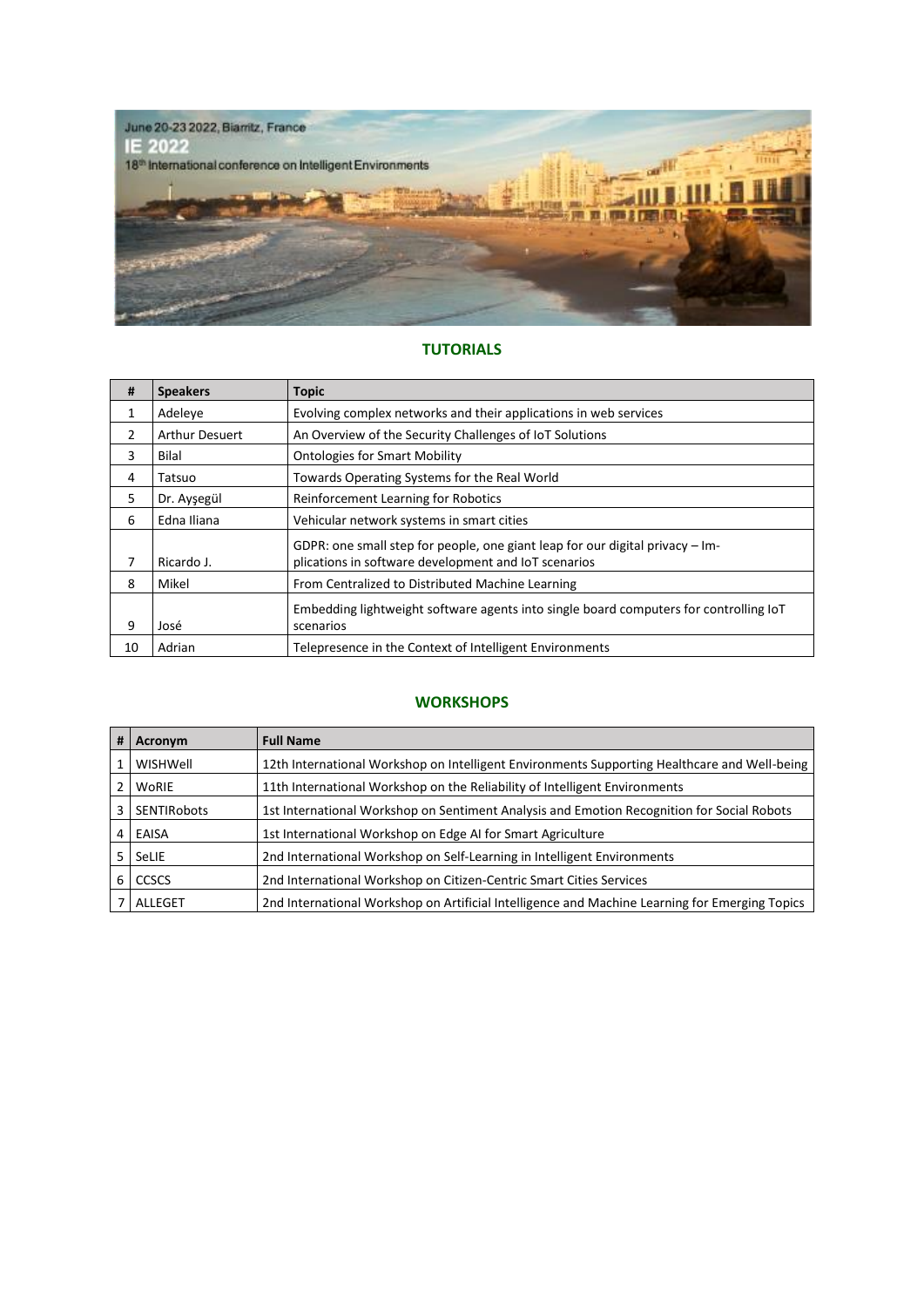|                         | Monday, 20th          |                    |                 |                 |                         | Thusday, 21st         |             |                 |                 |  |
|-------------------------|-----------------------|--------------------|-----------------|-----------------|-------------------------|-----------------------|-------------|-----------------|-----------------|--|
|                         | Amphitheater Room 124 |                    | <b>Room 125</b> | <b>Room 126</b> |                         | Amphitheater Room 124 |             | <b>Room 125</b> | <b>Room 126</b> |  |
| 09:00<br>09:30          | <b>Tutorial #1</b>    |                    | <b>WS#1</b>     |                 | 09:00<br>09:30          |                       | <b>WS#3</b> | <b>WS#5</b>     | <b>WS#4</b>     |  |
| 10:00                   |                       |                    |                 |                 | 10:00                   |                       |             |                 |                 |  |
| 10:30                   | <b>Pause</b>          |                    |                 |                 | 10:30                   | <b>Pause</b>          |             |                 |                 |  |
| 11:00<br>11:30<br>12:00 | <b>Tutorial #5</b>    | <b>Tutorial #2</b> | <b>WS#1</b>     |                 | 11:00<br>11:30          | <b>Tutorial #4</b>    | <b>WS#3</b> | <b>WS#5</b>     | <b>WS#4</b>     |  |
| 12:30                   |                       |                    |                 |                 | 12:00<br>12:30          |                       |             |                 |                 |  |
|                         | Lunch                 |                    |                 |                 |                         | Lunch                 |             |                 |                 |  |
| 14:00<br>14:30<br>15:00 | <b>Tutorial #8</b>    | <b>Tutorial #9</b> | <b>WS#2</b>     | <b>WS#7</b>     | 14:00<br>14:30<br>15:00 | <b>Tutorial #7</b>    | <b>WS#3</b> | <b>WS#6</b>     | <b>WS#4</b>     |  |
|                         |                       |                    |                 |                 |                         |                       |             |                 |                 |  |
| 15:30                   | <b>Pause</b>          |                    |                 |                 | 15:30                   | <b>Pause</b>          |             |                 |                 |  |
| 16:00                   | <b>Tutorial #6</b>    | Tutorial #10       | <b>WS#2</b>     | <b>WS#7</b>     | 16:00                   | Tutorial #3           | <b>WS#3</b> | <b>WS#6</b>     | <b>WS#4</b>     |  |
| 17:00                   |                       |                    |                 |                 | 17:00                   |                       |             |                 |                 |  |
| 17:30                   |                       |                    |                 |                 | 17:30                   |                       |             |                 |                 |  |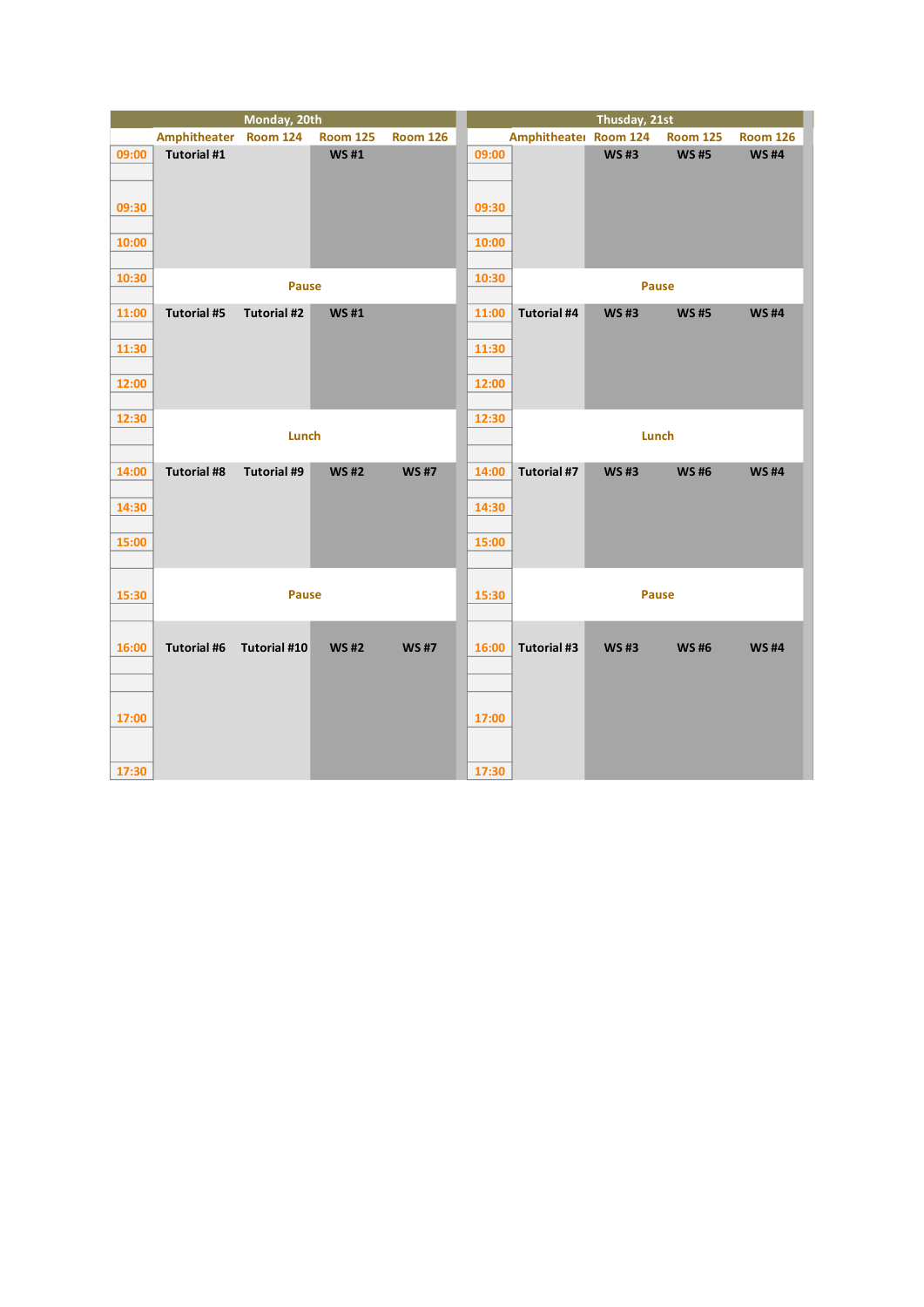# **Wednesday, 22 th of June**

**08:30-09:00 Opening Session –** François Portet, Schahram Dustdar, Song Guo, Philippe Lalanda, Philippe Roose

#### **9:00-10:30 KeyNote #1 – Amphitheater**

**Chair:** François Portet

**Speaker** : Cao Jiannong

**Title** : Towards Distributed Intelligence in Future Edge Computing

## **10:30-11:00 – Pause – Hall – Poster Session**

#### **11:00-12:30 Session #1 – Amphitheater**

**President :** Andrés Muñoz Ortega

Yixiao Wang and Keith Evan Green - *Designing Socially Interactive, Robotic Environments through Pattern Languages* [Full Paper]

Tomoki Okuro, Yumiko Nakayama, Yoshitada Takeshima, Yusuke Kondo, Nobuya Tachimori, etc - *Vehicle Detection and Classification using Vibration Sensor and Machine Learning* [Full Paper]

Qianyu Ou, Wenjun Zheng, Zhan Shi and Ruizhi Liao - *Driver-Side and Traffic-Based Evaluation Model for On-street Parking Solutions* [Full Paper] [Smart Cities session]

Yuma Okochi, Hamada Rizk and Hirozumi Yamaguchi - *On-the-Fly Spatio-Temporal Human Segmentation of 3D Point Cloud Data By Micro-Size LiDAR*

**12:30-14 :00 – Lunch** 

#### **14h-15h30 KeyNote #2 – Amphitheater**

**Chair:** Philippe Lalanda

**Speaker** : Christine Julien

**Title** : Opportunistic Collaborative Learning in Pervasive Computing Applications

#### **15:30-16:00 – Pause - Hall – Poster Session**

#### **16:00-17:30 Session #2 – Amphitheater**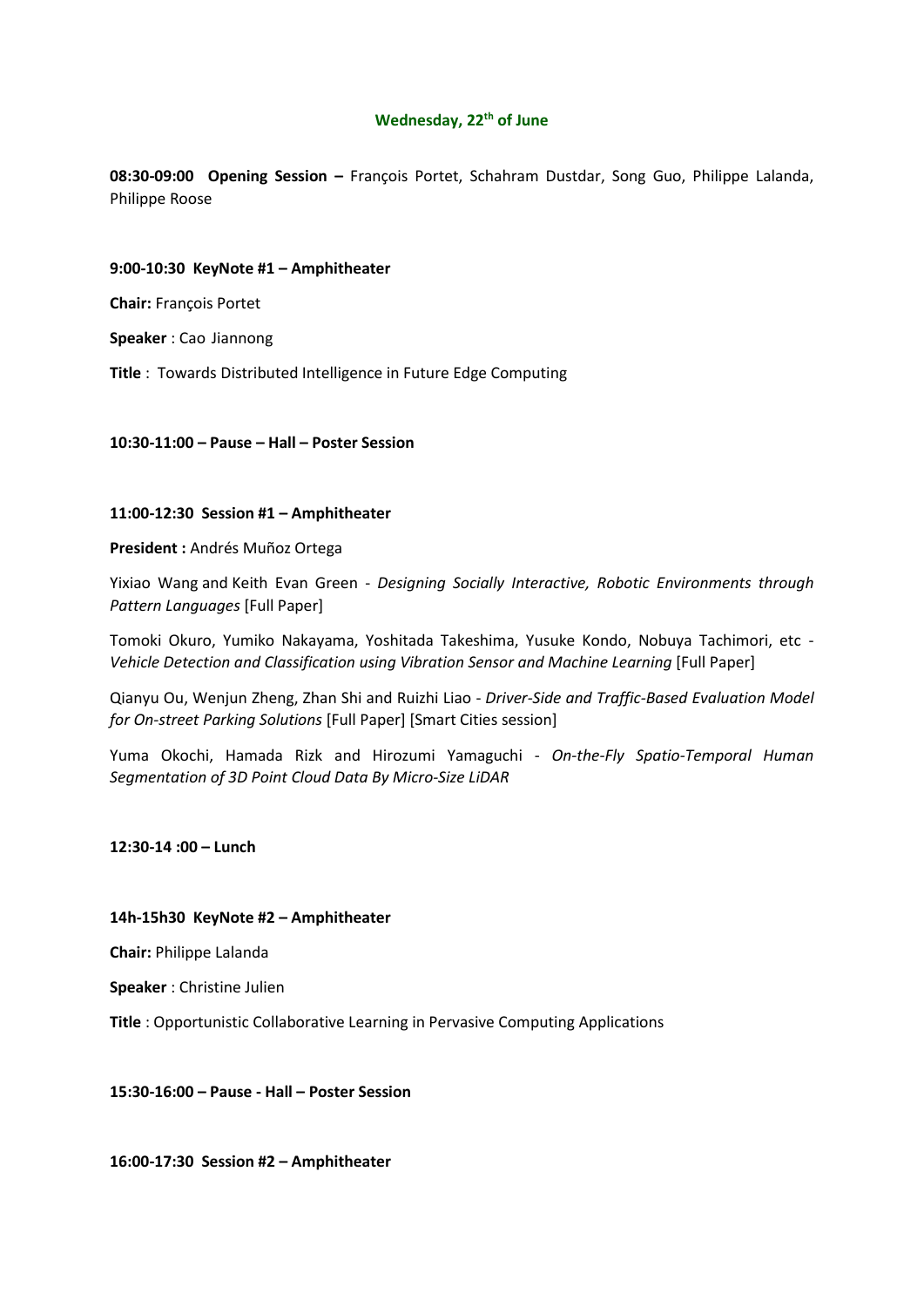## **President :** Yudith Cardinale

Bipendra Basnyat, Nirmalya Roy, Aryya Gangopadhyay and Adrienne Raglin - *Environmental Sound Classification for Flood Event Detection* [Full Paper]

Wei Fan, Kevin Kam, Haokai Zhao, Patricia Culligan and Ioannis Kymissis- *An Optical Soil Sensor for NPK Nutrient Detection in Smart Cities* [Full Paper] [*Smart Cities session]*

Lee Hinkle and Vangelis Metsis - *Individual Convolution of Ankle, Hip, and Wrist Data for Activities-of-Daily-Living Classification* [Short Paper]

Asmaa Saeed, Ahmed Wasfey, Hamada Rizk and Hirozumi Yamaguchi - *CellStory: Extendable Cellular Signals-Based Floor Estimator Using Deep Learning* [Short Paper]

## **17:30-19h Demo Session – Amphitheater**

**Chair:** Manuele Kirsch-Pinheiro

Adel Noureddine - *PowerJoular and JoularJX: Multi-Platform Software Power Monitoring Tools*

Nabila Guennouni, Sébastien Laborie, Christian Sallaberry, Richard Chbeir and Elio Mansour - *ISEEapp: An Event Explanation Prototype bridging the gap between sensor network and document corpora data*

Yuhe Cui, Zezhi Guo, Yuxin Wang, Xiangzhou Peng, Carlos Aguiar and Joon Park - *Doki: A Multisensation Interaction Device that Communicates Emotions*

Hernán Humberto Álvarez Valera, Marc Dalmau, Philippe Roose and Christina Herzog - *PISCO: A smart simulator to deploy energy saving methods in microservices based networks*

#### **19:45 GALA DINER**

Restaurant: CHEZ EUGENIE BIARRITZ

17 Bd du Général de Gaulle, 64200 Biarritz

Bus: Anglet Bernain -> Biarritz (T1)

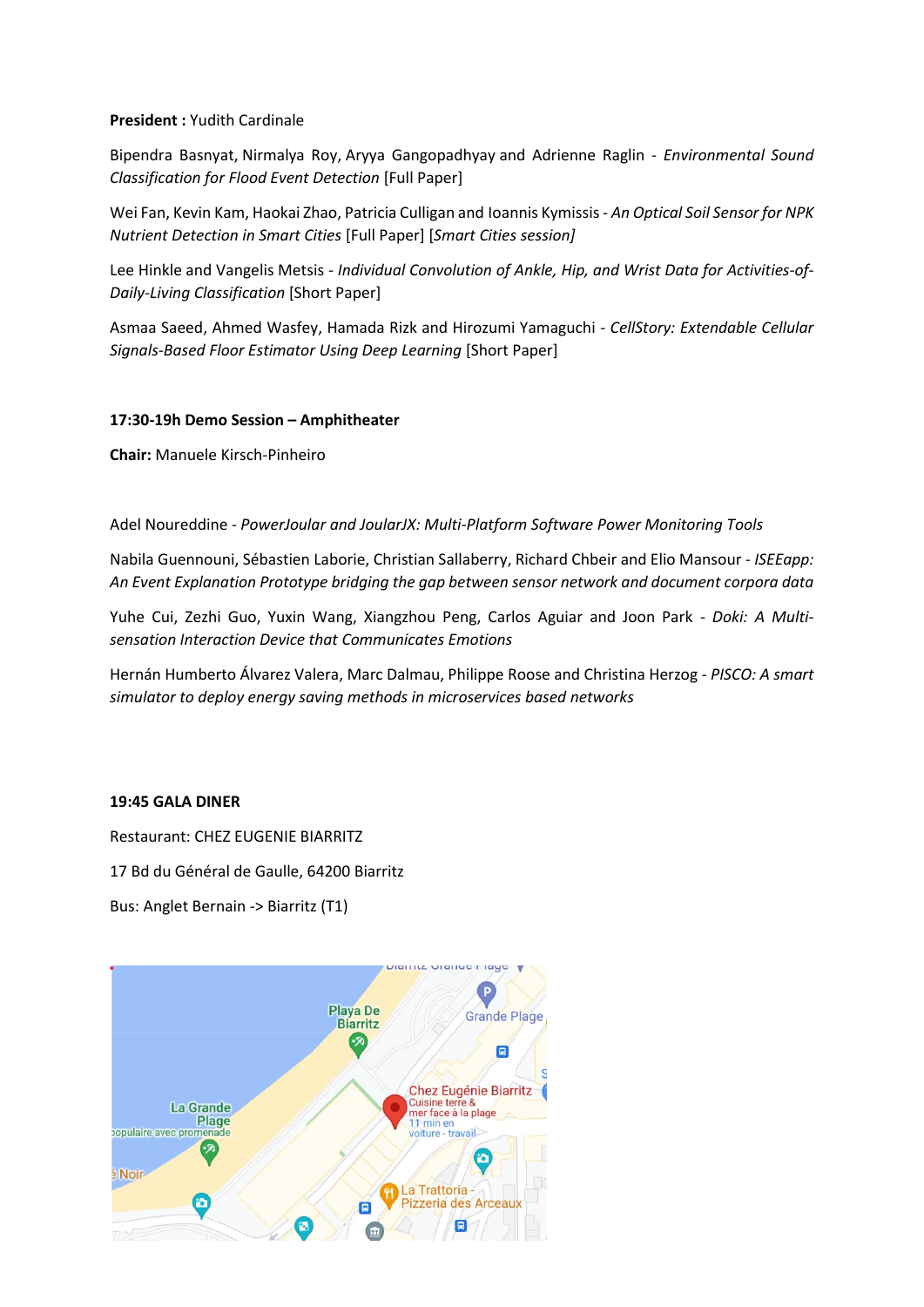## **Thursday, 23rd of June**

## **9:00-10:30 KeyNote #3 – Amphitheater**

**Chair:** François Portet

**Speaker** : Antonietta Grasso

**Title** : Reflections on trustworthy and ethical technology from a Human Computer Interaction perspective.

## **10:30-11:00 – Pause - Hall – Poster Session**

## **11:00-12:30 Session #3 – Amphitheater**

**President :** Sébastien Laborie

Emna Ben-Abdallah, Khouloud Boukadi and Rima Grati - *A machine learning-based approach for smart agriculture via stacking-based ensemble learning and feature selection methods* [Full Paper]

Santiago Ruiz, Juan Morales-García, José M Cecilia, Carlos Calafate, Juan-Carlos Cano and Pietro Manzoni *Evaluation of time-series libraries for temperature prediction in smart greenhouses* [Full Paper]

Yuusuke Kawakita, Kota Tamura, Yoshito Tobe, Shinji Yokogawa and Haruhisa Ichikawa - *Distributed Power-Delivery Decision for a USB-PD-based Network* [Full Paper]

Mengyao Liu, Jonathan Oostvogels, Sam Michiels, Wouter Joosen and Danny Hughes *- BoboLink: Low Latency and Low Power Communication for Intelligent Environments* [Short Paper]

**12:30-14 :00 – Lunch** 

#### **14h-15h30 Session #4 – Amphitheater**

#### **President :** Mitja Lustrek

Sofia Kleisarchaki, Levent Gürgen, Yonas Mitike Kassa, Marcin Krystek and Daniel González Vidal - Optimization of Soft Mobility Localization with Sustainable Policies and Open Data [Full Paper]

Silvestro V. Veneruso, Francesco Leotta, Massimo Mecella and Lucia Esposito Unsupervised Segmentation of Smart Home Logs for Human Habit Discovery [Full Paper]

Tim Waechter, Jan Rexilius, Martin Hoffmann and Matthias König - Intelligent Building Evacuation under Consideration of Temporary Events and Dynamic Fire Propagation [Full Paper]

Belén López, Francisco Arcas-Túnez, Magdalena Cantabella, Fernando Terroso-Sáenz, Manuel Curado etc. - EMO-Learning: Towards an intelligent tutoring system to assess online students' emotions [Short Paper]